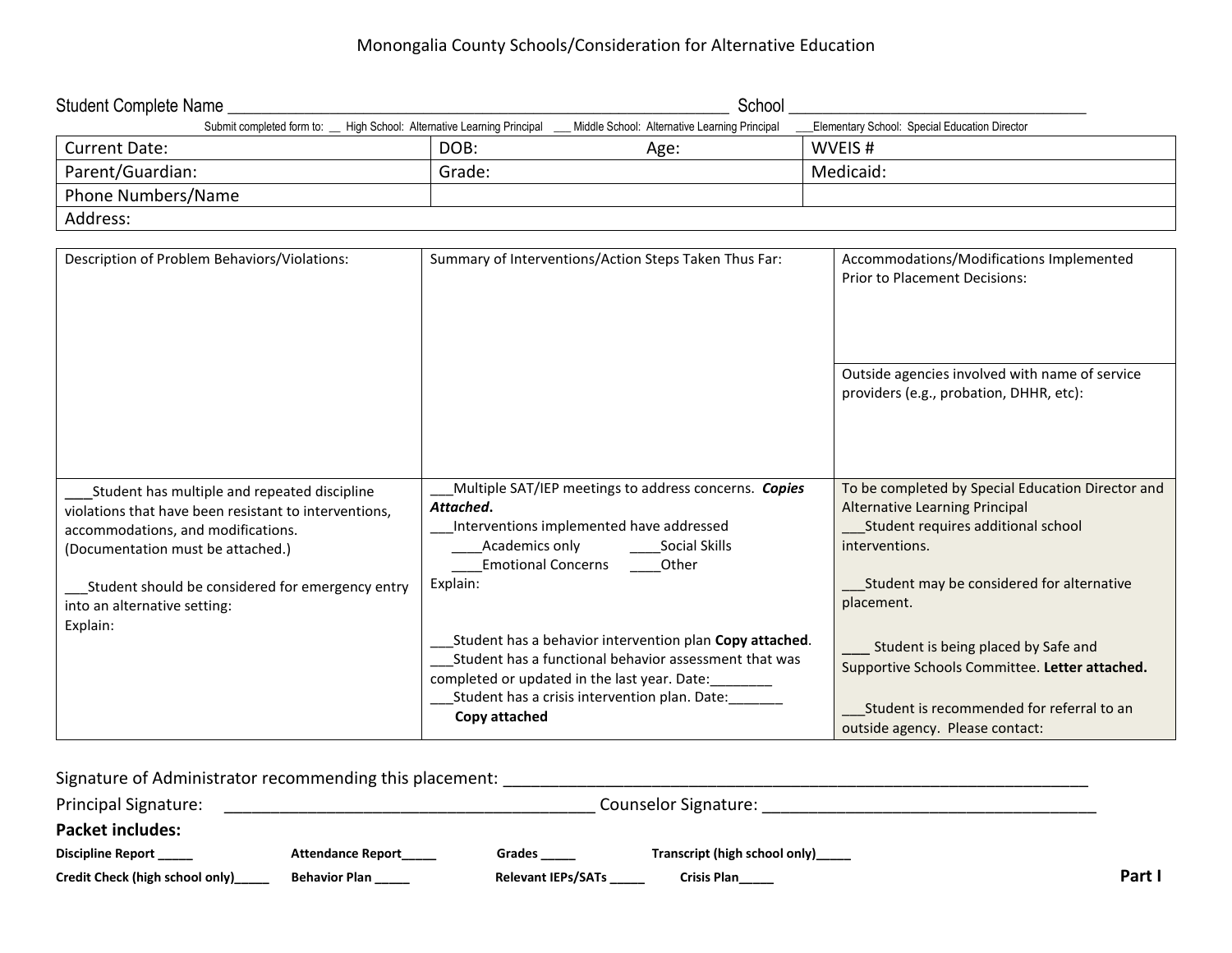| _Alternative Education Team/IEP Committee &/or SAT (see signatures below) have reviewed attached referral packet (must be attached) and agree student is eligible for<br>alternative education placement and the following plan: |                                                                                                                                                                                 |  |  |  |
|----------------------------------------------------------------------------------------------------------------------------------------------------------------------------------------------------------------------------------|---------------------------------------------------------------------------------------------------------------------------------------------------------------------------------|--|--|--|
| Monongalia County Alternative Education Placement Plan                                                                                                                                                                           |                                                                                                                                                                                 |  |  |  |
|                                                                                                                                                                                                                                  |                                                                                                                                                                                 |  |  |  |
| <b>Alternative Site:</b>                                                                                                                                                                                                         | <b>Plan Implementation Date:</b>                                                                                                                                                |  |  |  |
| Academic Components (Courses):                                                                                                                                                                                                   | Proposed Alternative Education Schedule:                                                                                                                                        |  |  |  |
|                                                                                                                                                                                                                                  |                                                                                                                                                                                 |  |  |  |
|                                                                                                                                                                                                                                  |                                                                                                                                                                                 |  |  |  |
|                                                                                                                                                                                                                                  |                                                                                                                                                                                 |  |  |  |
|                                                                                                                                                                                                                                  |                                                                                                                                                                                 |  |  |  |
|                                                                                                                                                                                                                                  |                                                                                                                                                                                 |  |  |  |
|                                                                                                                                                                                                                                  |                                                                                                                                                                                 |  |  |  |
|                                                                                                                                                                                                                                  | Is consistent with CORE curriculum __ Is appropriate for student's developmental level __Provides individualized instruction __Is functionally appropriate and of high interest |  |  |  |
| <b>Behavior Component:</b>                                                                                                                                                                                                       |                                                                                                                                                                                 |  |  |  |
|                                                                                                                                                                                                                                  |                                                                                                                                                                                 |  |  |  |
|                                                                                                                                                                                                                                  |                                                                                                                                                                                 |  |  |  |
|                                                                                                                                                                                                                                  |                                                                                                                                                                                 |  |  |  |
| Modification/Accommodations:                                                                                                                                                                                                     |                                                                                                                                                                                 |  |  |  |
|                                                                                                                                                                                                                                  |                                                                                                                                                                                 |  |  |  |
|                                                                                                                                                                                                                                  |                                                                                                                                                                                 |  |  |  |
| Setting:                                                                                                                                                                                                                         | Person(s) Responsible:                                                                                                                                                          |  |  |  |
|                                                                                                                                                                                                                                  | Immediate Plans and Criteria for Reentry into the Regular Education Program. (Specific academic goals and/or behavior goals and timeline.)                                      |  |  |  |
|                                                                                                                                                                                                                                  |                                                                                                                                                                                 |  |  |  |
|                                                                                                                                                                                                                                  |                                                                                                                                                                                 |  |  |  |
|                                                                                                                                                                                                                                  |                                                                                                                                                                                 |  |  |  |
|                                                                                                                                                                                                                                  |                                                                                                                                                                                 |  |  |  |
|                                                                                                                                                                                                                                  |                                                                                                                                                                                 |  |  |  |
| *Proposed Progress Review Date (within 45 days of placement):                                                                                                                                                                    |                                                                                                                                                                                 |  |  |  |
| Person Responsible: National Person Responsible:                                                                                                                                                                                 | Individuals to be invited:                                                                                                                                                      |  |  |  |
| Notes:                                                                                                                                                                                                                           |                                                                                                                                                                                 |  |  |  |
|                                                                                                                                                                                                                                  |                                                                                                                                                                                 |  |  |  |
|                                                                                                                                                                                                                                  |                                                                                                                                                                                 |  |  |  |
|                                                                                                                                                                                                                                  |                                                                                                                                                                                 |  |  |  |
|                                                                                                                                                                                                                                  |                                                                                                                                                                                 |  |  |  |
|                                                                                                                                                                                                                                  |                                                                                                                                                                                 |  |  |  |
| Copies to: Home School Counselor/Admin/SAT, Alternative School Representative, Central Office, Other                                                                                                                             |                                                                                                                                                                                 |  |  |  |